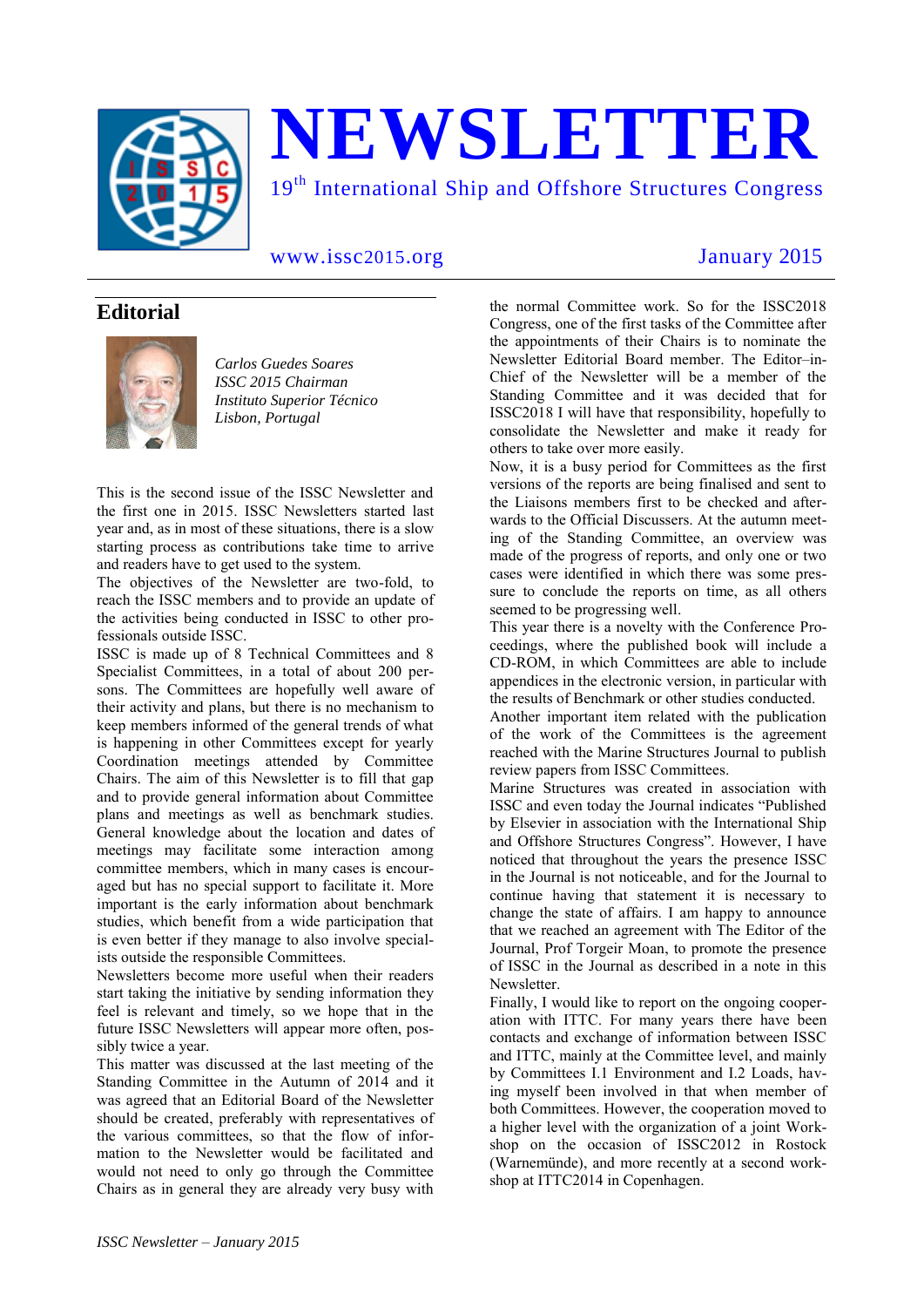Following that workshop and further meetings of the respective bodies of both organizations, it has been decided to move ahead with the creation of a Joint Committee ISSC-ITTC, whose mode of operation will be defined in the near future, as described in another article in this Newsletter.

Finally, as expected, the preparations for ISSC 2018 are well underway and we need to identify potential future members of the Committee so as to prepare the lists of invited observers for ISSC2015 in Cascais, on 6-10 September 2015. I look forward to meet many of you in Cascais.

# **2nd ITTC-ISSC Joint Workshop**

Copenhagen, Denmark,  $30<sup>th</sup>$  August 2014

The overall aim of the joint ITTC-ISSC workshops is to foster collaboration between the ITTC and ISSC communities on topics of common interest. The 1<sup>st</sup> joint workshop UMSOS (Uncertainty Modelling for Ships and Offshore Structures) took place in Rostock, Germany, in September 2012, and focused on uncertainty modelling for ships and offshore structures. The focus of this workshop was wave-induced motions and loads on ships and offshore structures.

The workshop was divided into two main sessions. The first comprised presentations by the chairs of ISSC Environment (I.1) and Loads (I.2) and ITTC Seakeeping and Ocean Engineering Committees focusing on the methods and the issues related to environmental conditions for and the evaluation of loads on ships and offshore structures.

The chair of the ISSC Loads (I.2) Committee, Prof. Temarel, gave a presentation entitled "Prediction of wave-induced loads on ships: Progress and challenges". He noted the following:

- investigations on global wave-induced loads is continuing with different levels of nonlinearity – from partly nonlinear to fully nonlinear potential flow methods.:
- coupling between RANS and FE methods is gaining ground;
- impulsive loads, such as slamming and sloshing, are modelled as individual problems and not, by and large, coupled to global analyses and loads.

With reference to uncertainties, he noted that:

 predicted loads were not accompanied by a quantification of uncertainties relating to hull geometry, structural modelling, mass distribution and numerical procedures, noting in particular the difficulties associated with RANS methods in terms of convergence analysis and turbulence modelling;

 experimental measurements required a comprehensive uncertainty analysis, in line with analyses employed in wave resistance tests.

He emphasized the need for:

- comprehensive elastic model tests to provide validation results for prediction methods;
- Full scale measurements to test assumptions in: seaway modelling, numerical methods, discretisation, coupling and range of validity of experimentation.

He concluded by outlining the challenges that are likely to provide the next step-up in fluid structure interaction investigations, namely

- data rich analysis and data sparse analysis;
- systems approach to FSI, e.g. hull + propeller + rudder + machinery +…;
- smart hull concepts, such adaptive/morphing structures and control of flow around the hull, hence, control of wave loading at local and global levels;
- gridless solutions, beyond particle methods.

The chair of the ITTC Seakeeping Committee, Prof. Kim, focused on problems associated with nonlinear seakeeping analysis, hence, wave-induced motions and loads. He gave examples of various methods, comparing predicted motions and loads with experimental measurements.

The chair of the ITTC Ocean Engineering Committee, Prof. Qui, reviewed progress in a range of nonlinear loads on offshore structures, such as slamming, sloshing, wave-run up and vortex-induced vibrations.

The chair of the ISSC Environment (I.1) Committee, Dr. Bitner-Gregersen, gave a presentation on "Sea state conditions for marine structures' analysis and model tests" where she showed an overview of wave data and models used currently for design and operations of ship and offshore structures and pointed out associated uncertainties. She underlined that even though the same basic principles prevail for hydrodynamic loads on ships and offshore structures, actual problems and methods for assessing these loads in the design stage are quite different. Different wave data and models are used currently for defining design and operational conditions for these two types of structures. She noted the following:

- The shipping industry is using visual observations collected from ships in normal services in design and operation process while the offshore industry is applying hindcast and instrumental location specific data (including satellite data) in developing design and operational criteria.
- The linear irregular wave model as well as linear and nonlinear regular waves is commonly used as input to the numerical codes for calculations of ship loads and responses.
- $\bullet$   $2<sup>nd</sup>$  order waves (irregular) are commonly applied by the offshore industry in calculations loads and responses for offshore structures.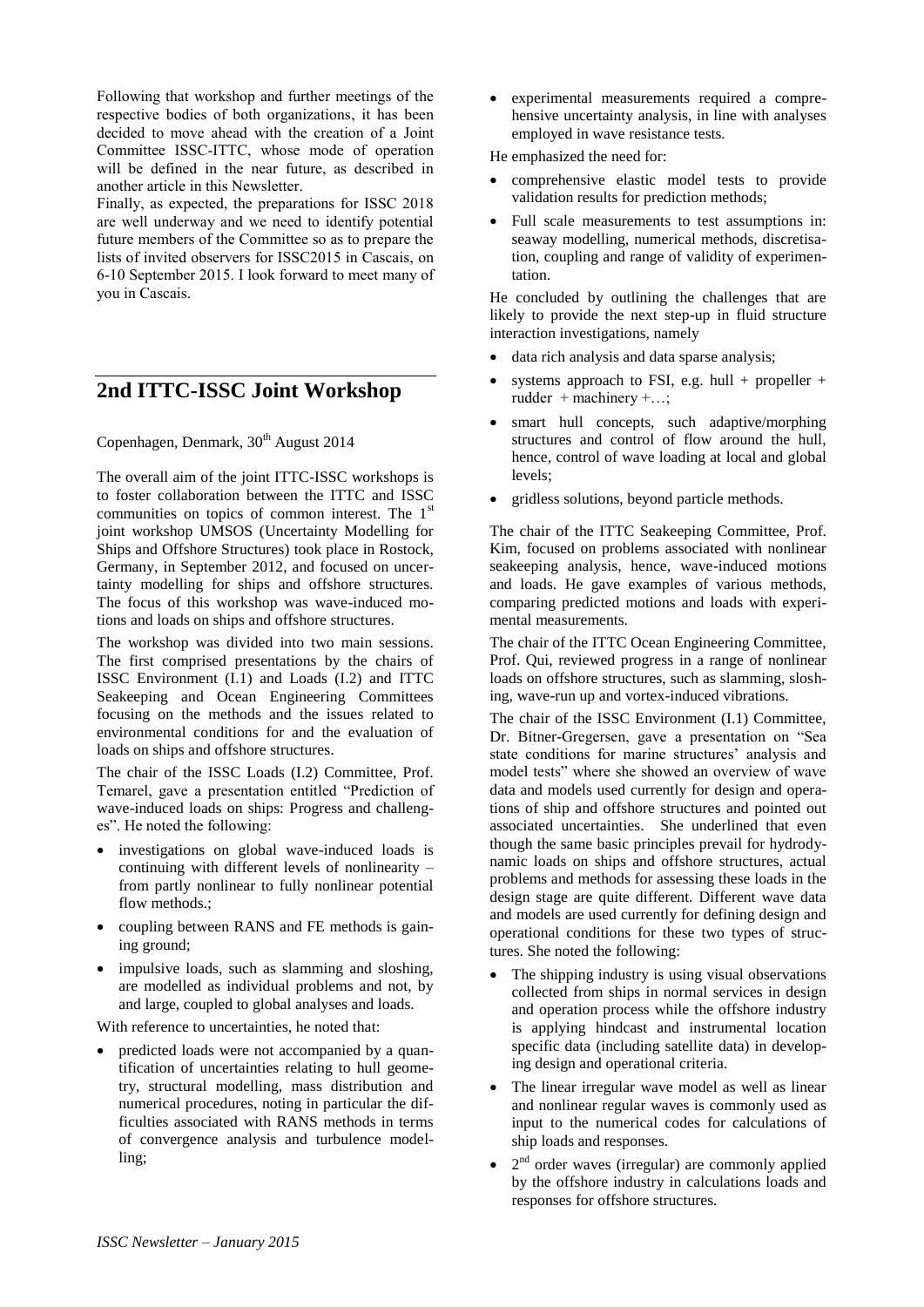- CFD is becoming increasingly used for calculating loads and responses of marine structures, but computational costs represent a limitation of this tool.
- Empirical formulations of wave spectra are used extensively in offshore engineering such as modified versions of the Pierson-Moskowitz, PM, (1964) spectrum and the JONSWAP spectrum (Hasselman et al., 1973) for unimodal conditions (one wave system), and the Ochi-Hubble (1976) and Torsethaugen (1993, 1996) spectrum for bimodal sea states. The maritime industry has used traditionally the PM spectrum, but recently also the JONSWAP spectrum and a double peak spectrum is applied, particularly for evaluation of ship operational criteria. There is still uncertainty about the form of the decay in the high frequency tail – the (modified) PM and JONSWAP formulae have an  $f^5$  tail decay, while the theory and field data show an  $f^4$  tail decay.
- Sampling variability (uncertainty due to the limited number of observations) needs to be accounted for when carrying out model tests and numerical simulation. It is recommended that the duration of a wave record is around 3-hours in full scale to decrease the effect of sampling variability.
- Rogue waves and climate change are much in focus at present, but they are still not included in Classification Societies' Rules and Offshore Standards. She showed some results of the EC EXTREME SEAS (Design for Ship Safety in EXTREME SEAS) project coordinated by legacy DNV, Norway, and dedicated to rogue waves. The results demonstrated that accounting of rogue waves will require the use of higher order wave models, the second order wave models cannot capture these abnormal waves. Impact of rogue waves on loads and responses is significant.

Finally, she replied to the questions received from Prof. Kim prior to the ITTC-ISSC Workshop regarding the wave steepness limit for regular wave experiments and proposed by IMO adverse weather conditions to be used in the assessment of ship power which has to be sufficient to maintain the manoeuvrability in these conditions. For the wave steepness limit she referred to the DNV GL RP-C205. Further, she mentioned that the ongoing EC SHOPERA (Energy Efficient Safe SHip OPERAtion) project, coordinated by NTUA, is validating the suggested adverse conditions.

The second session set out the context of the "blind" benchmark study for a real containership for which experimental measurements of wave-induced motions and loads in regular and irregular waves were available. 11 organisations, with 17 prediction codes, took part in this benchmark study, using a range of linear and nonlinear methods. The predicted results were presented and discussed, together with some of the methods used for prediction.

The workshop ended with a panel discussion focussing on the main issues emerging from the two sessions and discussing the way forward for tackling such issues within the framework of collaboration between ISSC and ITTC.

Pandeli Temarel Elzbieta Bittner Gregersen

# **Publication of ISSC work in the Journal MARINE STRUCTURES**

Marine Structures was created in association with ISSC and even today the Journal indicates "Published by Elsevier in association with the International Ship and Offshore Structures Congress". A journal needs to have a life of its own and to publish high quality papers in order to fulfil its role and to gain a reputation. The Journal has been progressing during the years with the contributions of many ISSC members, although their affiliation with ISSC has not been indicated in the papers and thus it has been unnoticed to the general public.

The Journal is committed to encourage the authors to also show their ISSC affiliation in their papers. Therefore, within the submission procedure the Journal web page will be asking the authors if they are ISSC members and their committee affiliation so that this information can be included as a footnote in the papers, not to distract from the institutional affiliation.

The Journal has also published several articles with results from benchmark studies and those show normally that the work carried out by one ISSC committee. In some cases, special issues have been compiled with the work of one or other committee making the work of ISSC clearly visible, as exemplified by the following special issues:

- Guedes Soares, C. Loads on Marine Structures. Marine Structures, 1999; 12(3):129-130, and
- Guedes Soares, C. Wave-Induced Loads in Marine Structures. Marine Structures, 2003; 16(2):95-184, that were the result of the work done in Committees I.2-Loads in successive mandates.

The possibility of presenting the work of the committees in this way has always been open in the Journal and it is up to ISSC members to take the initiative to present and submit their work.

However, the main activity of ISSC is in reviewing and evaluating the literature produced in their time frame and thus one strong component that should be expected from the committees is in the form of literature reviews, which continue being very important to show the status of a given area and help the newcomers to find the relevant papers in their area of interest. While in the past literature reviews were important in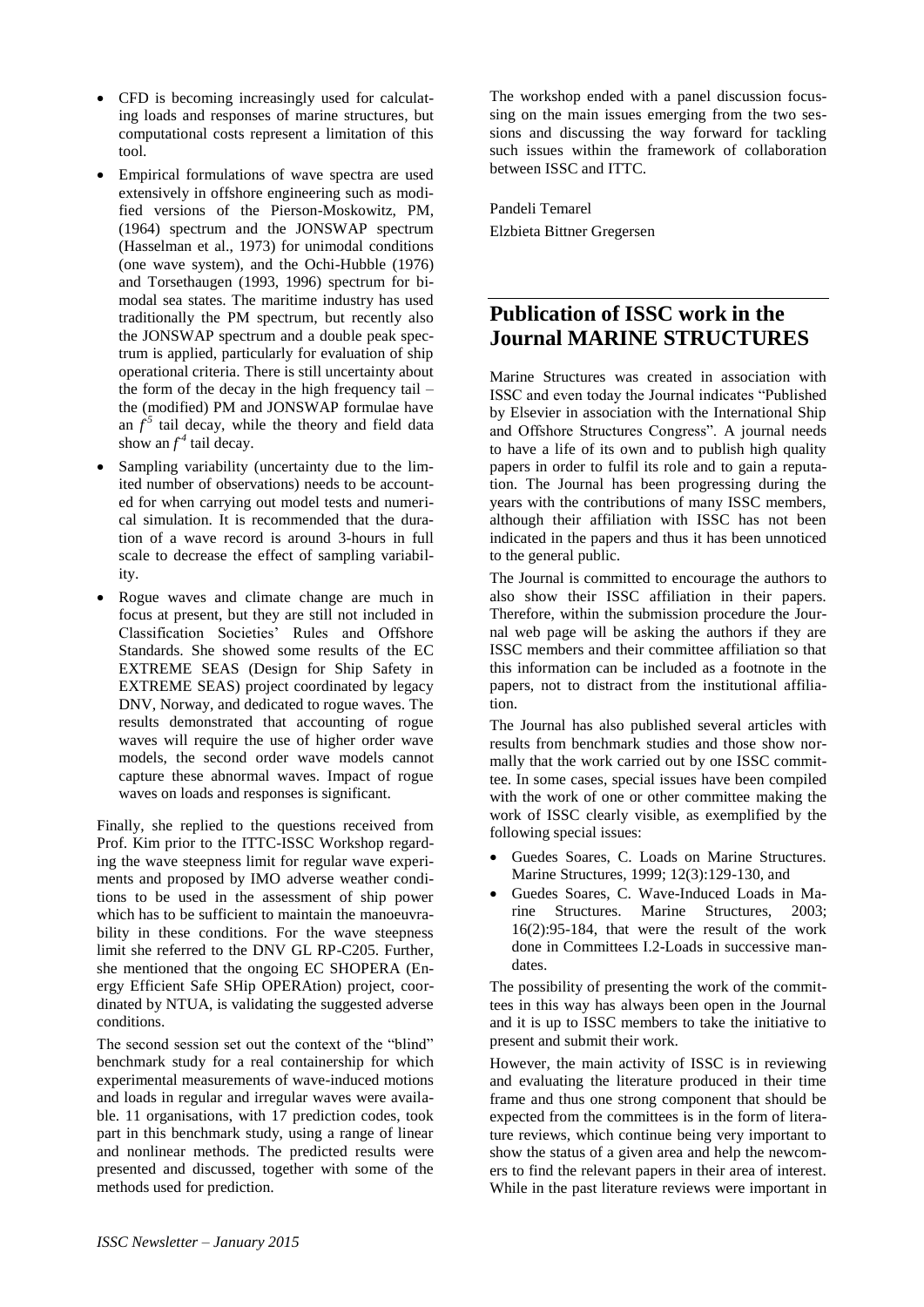the absence of widespread access to publications, nowadays, in the era of electronic publishing and web access to publications the need for the reviews continue as there is a need to identify the important references among the vast numbers of papers that are now available in each topic of interest.

So review papers are one type of contribution that ISSC has not been providing to Marine Structures, and which we would like to recommend as a desired change.

The review papers to be submitted to the Journal by ISSC members should have a different character than the ISSC reports. Due to the large number of references and the necessarily limited space, the ISSC reports normally limit themselves to brief references to various papers. However, the Journal papers, however, should concentrate on more focused topics and discuss them in more depth. They could also be the results of a benchmarking of methods or of marine structures concepts, for example. The originality required for journal papers lies in the synthesis of results. The character of the papers needs to be such that they are chosen as references in future research.

The review papers that are being sought for the Journal would not normally be authored by all committee members, but only by the subset that was more interested and active in the specific topic area. The submitted papers will go through the normal review process of the Journal having to obviously meet the Journal standards for acceptance.

We leave therefore an invitation to the various committees to consider contributing with one review paper to the Journal, right after having terminated their ISSC reports and having thus the material fresh and ready for publication.

If it was possible to have one contribution from each committee this might be collected in two special issues of the Journal, which would certainly become solid references for the future.

We hope that these measures will encourage ISSC members to have a more substantial and visible contribution to the MARINE STRUCTURES journal, raising the profile of ISSC and of the Journal at the same time.

C. Guedes Soares Torgeir Moan ISSC Chairman Editor

MARINE STRUCTURES

# **Past ISSC Congresses**

ISSC is a forum for the exchange of information by experts undertaking and applying research, design, building and classification of marine structures. The aim of ISSC is to further the understanding in the various disciplines underpinning marine structural design, production and operation through internationally collaborative endeavours.

Specific objectives are:

- To review research in progress and to facilitate the evaluation;
- To disseminate results from the recent and current investigation;
- To identify areas requiring future research, and
- To suggest improvements in design, production and operations procedures.

Structures of interest to ISSC include ships, offshore structures and other marine structures used for transportation, exploration and exploitation of resources in and under the oceans.

The ISSC Congress is held every 3-years and the next event will take place in the area of Lisbon, Portugal in September 2015.

| 1 <sup>st</sup> | <b>ISSC 1961</b>           | Glasgow        | <b>United Kingdom</b>      |
|-----------------|----------------------------|----------------|----------------------------|
| 2 <sup>nd</sup> | <b>ISSC 1964</b>           | Delft          | The Netherlands            |
| 3 <sup>rd</sup> | <b>ISSC 1967</b>           | Oslo           | Norway                     |
| 4 <sup>th</sup> | <b>ISSC 1970</b>           | Tokyo          | Japan                      |
| 5 <sup>th</sup> | <b>ISSC 1973</b>           | Hamburg        | Germany                    |
| 6 <sup>th</sup> | <b>ISSC 1976</b>           | <b>Boston</b>  | <b>USA</b>                 |
| 7 <sup>th</sup> | <b>ISSC 1979</b>           | Paris          | France                     |
| 8 <sup>th</sup> | <b>ISSC 1982</b>           |                | Gdansk/Paris Poland/France |
| 9 <sup>th</sup> | <b>ISSC 1985</b>           | Genova         | <b>Italy</b>               |
|                 | 10 <sup>th</sup> ISSC 1988 | Lyngby         | Denmark                    |
|                 | 11 <sup>th</sup> ISSC 1991 | Wuxi           | China                      |
|                 | 12th ISSC 1994             | St. Jones      | Canada                     |
|                 | 13th ISSC 1997             | Trondheim      | Norway                     |
|                 | 14th ISSC 2000             | Nagasaki       | Japan                      |
|                 | 15th ISSC 2003             | San Diego      | <b>USA</b>                 |
|                 | 16th ISSC 2006             | Southampton    | United Kingdom             |
|                 | 17th ISSC 2009             | Seoul          | Korea                      |
|                 | 18th ISSC 2012             | <b>Rostock</b> | Germany                    |
|                 | 19th ISSC 2015             | Lisbon         | Portugal                   |

# **Committee Mandates**

#### **Committee I.1: Environment**



Chair: Elzbieta Bitner-Gregersen Norway

**Stand. Com. Liaison:** Carlos Guedes Soares

**Mandate:** Concern for descriptions of the ocean environment, especially with respect to wave, current and wind, in deep and shallow waters, and ice, as a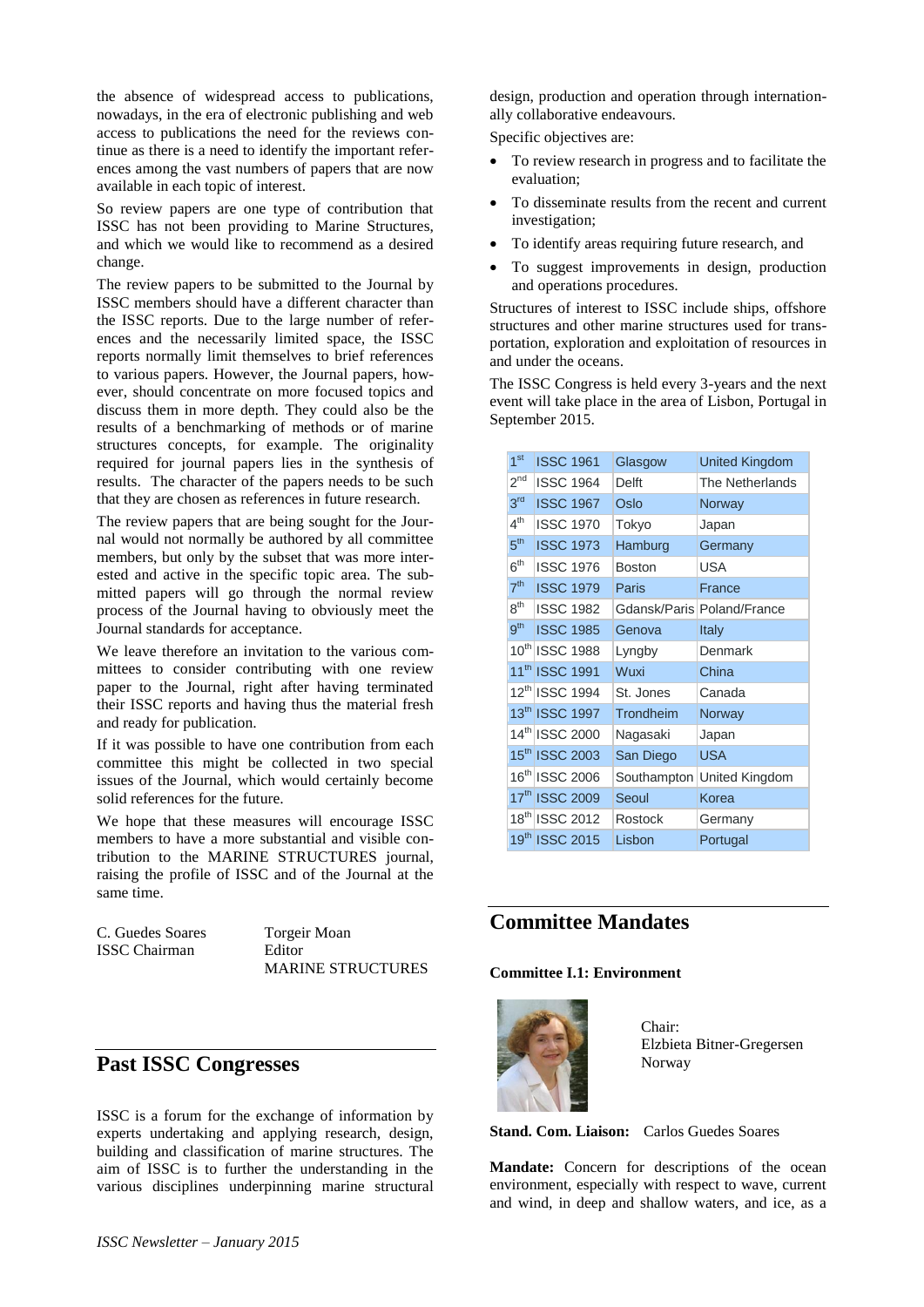basis for the determination of environmental loads for structural design. Attention shall be given to statistical description of these and other related phenomena relevant to the safe design and operation of ships and offshore structures. The committee is encouraged to cooperate with the corresponding ITTC committee.

#### **Committee I.2: Loads**



Chair: Pandeli Temarel UK

**Stand. Com. Liaison:** Carlos Guedes Soares

**Mandate:** Concern for environmental and operational loads from waves, wind, current, ice, slamming, sloshing, weight distribution and operational factors. Consideration shall be given to deterministic and statistical load predictions based on model experiments, full-scale measurements and theoretical methods. Uncertainties in load estimations shall be highlighted. The committee is encouraged to cooperate with the corresponding ITTC committee.

#### **Committee II.1: Quasi-Static Response**



Chair: Jonas Ringsberg Sweden

**Stand. Com. Liaison:** Yoo Sang Choo

**Mandate:** Concern for the quasi-static response of ship and offshore structures, as required for safety and serviceability assessments. Attention shall be given to uncertainty of calculation models for use in reliability methods, and to consider both exact and approximate methods for the determination of stresses appropriate for different acceptance criteria.

#### **Committee II.2: Dynamic Response**



Chair: Dae-Seung Cho Korea

**Stand. Com. Liaison:** Mirek Kaminski

**Mandate:** Concern for the dynamic structural response of ship and floating offshore structures as required for safety and serviceability assessments, including habitability. This should include steady state, transient and random responses. Attention shall be given to dynamic responses resulting from environmental, machinery and propeller excitation. Uncertainties associated with modelling should be highlighted.

#### **Committee III.1: Ultimate Strength**



Chair: Takao Yoshikawa Japan

**Stand. Com. Liaison:** Masahiko Fujikubo

**Mandate:** Concern for the ductile behaviour of ships and offshore structures and their structural components under ultimate conditions. Attention shall be given to the influence of fabrication imperfections and in-service damage and degradation on reserve strength. Uncertainties in strength models for design shall be highlighted. Consideration shall be given to the practical application of methods.

#### **Committee III.2: Fatigue and Fracture**



Chair: Feargal Brennan UK

**Stand. Com. Liaison:** Wolfgang Fricke

**Mandate:** Concern for crack initiation and growth under cyclic loading as well as unstable crack propagation and tearing in ship and offshore structures. Due attention shall be paid to practical application and statistical description of fracture control methods in design, fabrication and service. Consideration is to be given to the suitability and uncertainty of physical models.

#### **Committee IV.1: Design Principles and Criteria**



Chair: Enrico Rizzuto Italy

**Stand. Com. Liaison:** Manolis Samuelides

**Mandate:** Concern for the general concept of goal orientated design, for the quantification of general sustainability aspects in economic, human and envi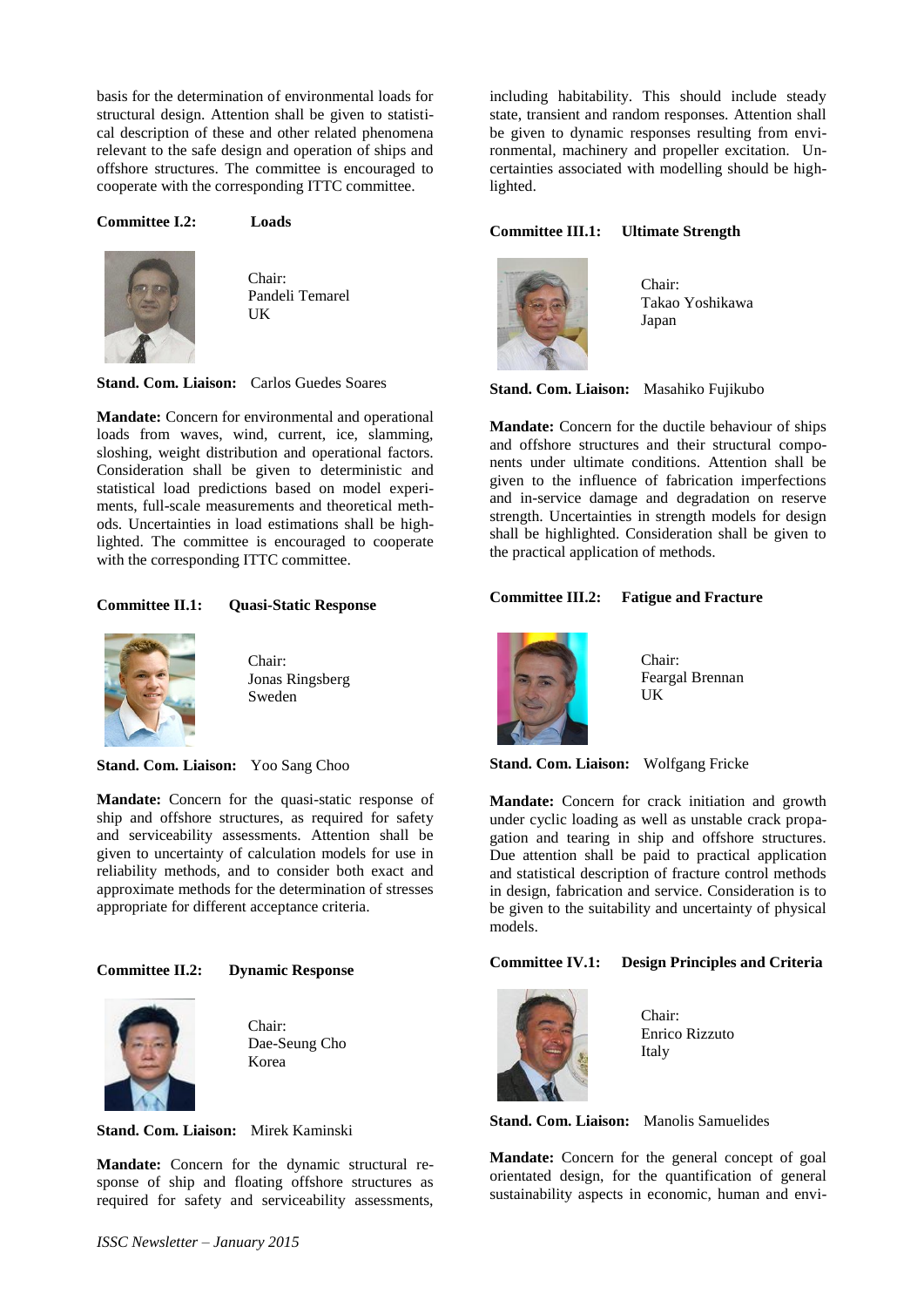ronmental terms and for the development of appropriate procedures for rational life-cycle design of marine structures. Special attention shall be given to the issue of Goal-Based Standards as presently proposed by IMO in respect of their objectives and requirements and plans for implementation, and to their potential for success in achieving their aims. Possible differences between the current regulatory framework for ship structures and the design requirements developed for offshore and other marine industries shall be considered.

## **Committee IV.2: Design Methods**



Chair: Matthew Collette **USA** 

**Stand. Com. Liaison:** Jean-Yves Pradillon

**Mandate:** Concern for the synthesis of the overall design process for marine structures, and its integration with production, maintenance and repair. Particular attention shall be given to the roles and requirements of computer-based design and production, and to the utilization of information technology.

#### **Committee V.1: Accidental limit states**



Chair: Jurek Czjuko Norway

**Stand. Com. Liaison:** Jeom P. Paik

**Mandate:** Concern for accidental limit states (ALS) of ships and offshore structures and their structural components during design. Types of accidents considered shall include fire, explosion, dropped objects, collision and grounding. Attention shall be given to hazard identification and related risks, assessment of accidental loads and nonlinear structural consequences including residual strength. Uncertainties of ALS models for the use in design shall be highlighted. Consideration shall be given to the practical application of methods and to the development of ISSC guidance for implementation of ALS principles in engineering

#### **Committee V.2: Natural Gas Storage and**

Chair: Rene Huijsmans The Netherlands

**Transportation**

#### **Stand. Com. Liaison:** Stefano Ferraris

**Mandate:** Concern for the safety and design of containment systems for the storage and transportation of natural gas in connection with floating platforms and terminals, and on board ships. This is to include assessing the performance of various containment systems for gas under compression (CNG), liquefaction under cooling (LNG), and combinations of the two methods. Particular attention shall be given to the integrity and safety aspects of containment systems under pressure and thermal loads, and the interaction between fluid and structure under static and dynamic conditions. Needs for revision of current codes and regulations shall be addressed.

**Committee V.3: Material and Fabrication**



**Technology**

Chair: Jean David Caprace Belgium

#### **Stand. Com. Liaison:** Weicheng Cui

**Mandate:** The committee shall give an overview about new developments in the field of ship and offshore materials and fabrication techniques with a focus on trends, which are highly relevant for practical applications in the industry in the recent and coming years. Particular emphasis shall be given to the impact of welding and corrosion protection techniques for structural performance, on the development of lighter structures and on computer and IT technologies and tools, which are meant to link design and production tools and to support efficient production.

#### **Committee V.4: Offshore Renewable Energy**



Chair: Gao Zhen Norway

**Stand. Com. Liaison:** Xiaozhi (Christina) Wang

**Mandate:** Concern for load analysis and structural design of offshore renewable energy devices. Atten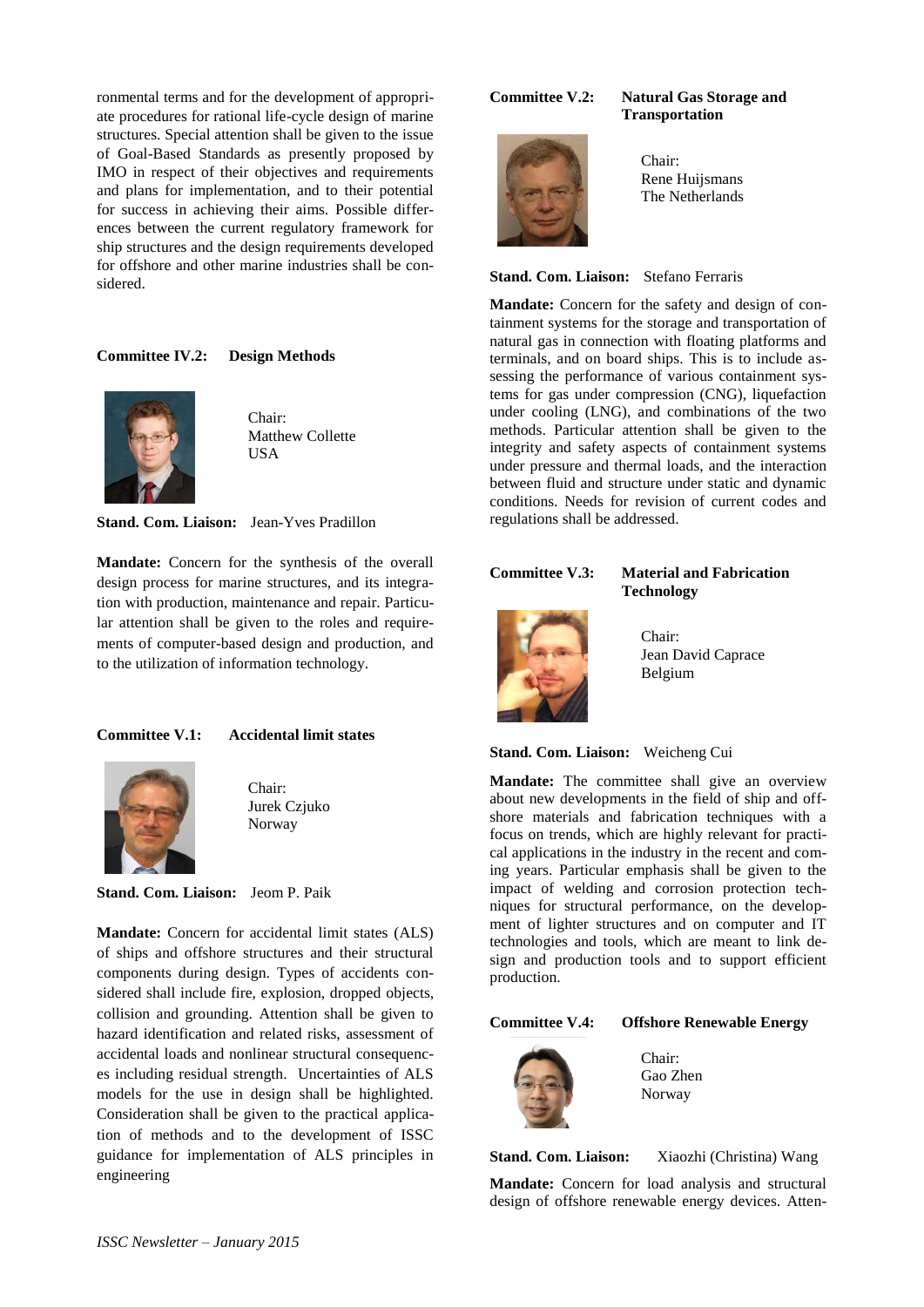tion shall be given to the interaction between the load and structural response of fixed and floating installations taking due consideration of the stochastic nature of the ocean environment. Aspects related to prototype testing and certification shall be considered.

#### **Committee V.5: Naval Vessels**



Chair: Robert Dow **UK** 

**Stand. Com. Liaison:** Merv Norwood

**Mandate:** Concern for structural design methods for naval ships, including uncertainties in modelling techniques. Particular attention shall be given to those aspects that characterize naval ship and submarine design such as blast loading, vulnerability analysis, and others as appropriate.

#### **Committee V.6: Arctic Technology**



Chair: Soren Ehlers Norway

**Stand. Com. Liaison:** Jørgen Amdahl

**Mandate:** Concern for development of technology of particular relevance for the safety of ships and offshore structures in Arctic regions and ice-infested waters. This includes the assessment of methods for calculating loads from sea ice and icebergs, and mitigation of their effects. On this basis, principles and methods for the safety design of ships and fixed and floating structures shall be considered. Recommendations shall also be made regarding priorities for research programmes and efficient implementation of new knowledge and tools.

#### **Committee V.7: Structural longevity**



Chair: Paul Hess USA

**Stand. Com. Liaison:** Ajit Shenoi

**Mandate:** Concern for the structural longevity of ship, offshore and other marine structures. This shall include diagnosis and prognosis of structural health, prevention of structural failures such as corrosion and fatigue, and structural rehabilitation. Attention should be given to the on-going lifetime extension of existing structures. The focus shall be on methodologies translating monitoring data into operational advice and life-cycle management. The research and development in passive, latent and active systems, including their sensors and actuators should be addressed. Further self-healing and smart materials should be addressed.

#### **Committee V.8: Risers and pipelines**



Chair: Hideyuki Suzuki Japan

**Stand. Com. Liaison:** Segen Estefen

**Mandate:** Concern for the structural failure modes of risers and pipelines. Consideration shall be given to dynamic response of risers under environmental conditions as well as pipe-soil interaction. Aspects related to the installation methods shall be considered. Attention is recommended for aspects related to maintenance, inspection and repair, especially in deep-water conditions.

# **Committees' Activities**

#### **Standing Committee**

The last Standing Committee meeting took place at the IST campus in the centre of Lisbon, on  $20<sup>th</sup>$  and  $21<sup>st</sup>$  October 2014 and hosted by IST. 15 members of this committee attended this meeting to discuss the ongoing work.



In addition to dealing with the normal operational aspects of ISSC, the Standing Committee decided: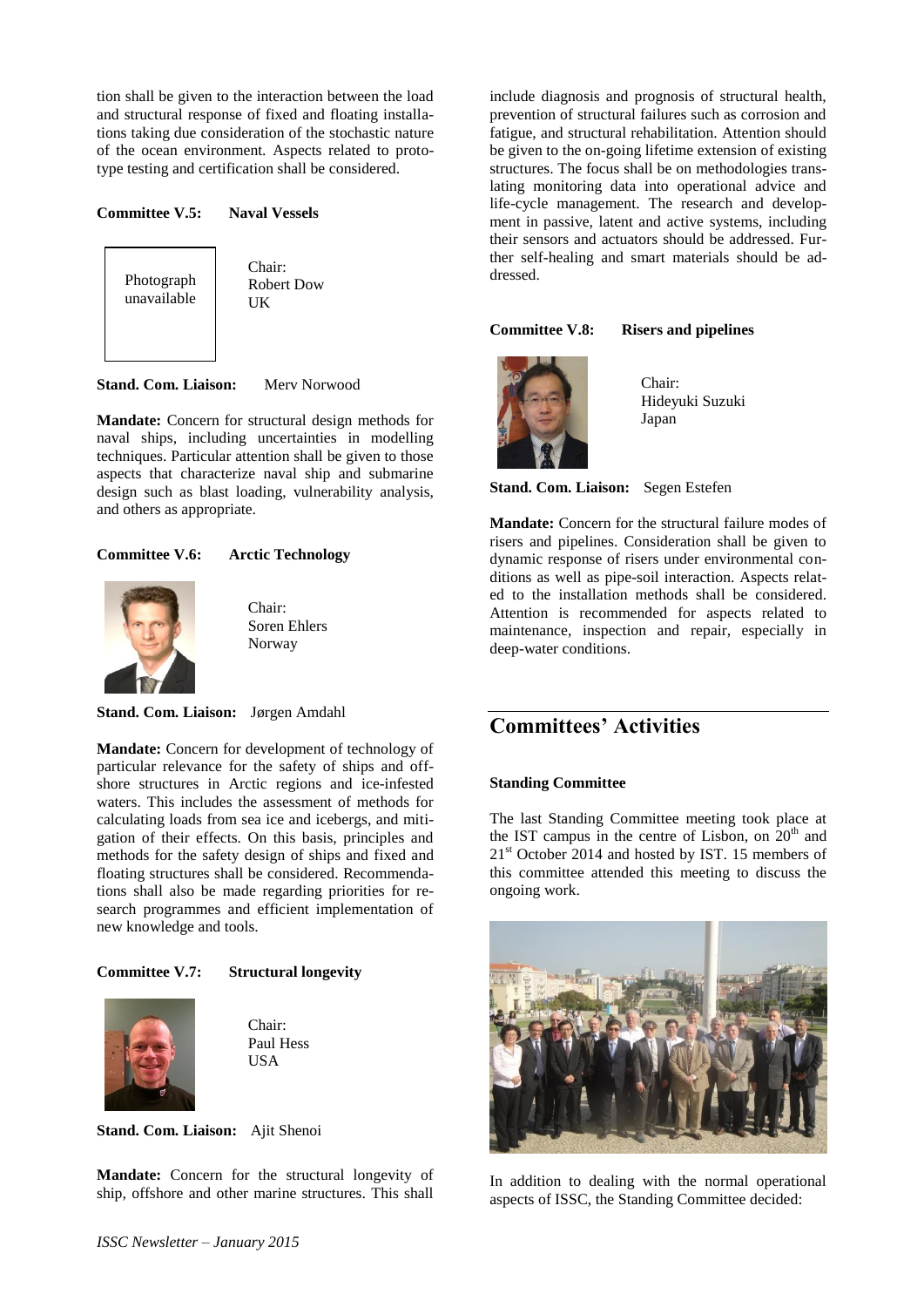- To further support the publication of the ISSC Newsletter mobilising in the future more contributions.
- To promote an increased rate of publication of ISSC related matters on the MARINE STRUC-TURES Journal, which is being "published by Elsevier in association with the International Ship and Offshore Structures Congress", since its creation.
- To support the creation of the Joint Committee ISSC-ITTC.

#### **Committee I.2: Loads**

The Committee I.2 on Loads held its  $3<sup>rd</sup>$  (and last) committee meeting at the IDA Conference Centre in Copenhagen, Denmark on 29 August 2014. 10 members of this committee attended this meeting to discuss the committee's draft report.



Members of ISSC I.2 at the ITTC-ISSC workshop buffet

All present committee members also attended the 2nd ITTC-ISCC joint workshop on 30 August 2014, at the IDA Conference Centre in Copenhagen, Denmark.

#### **Committee II.1: Quasi-Static Response**

During recent years, much attention has been directed towards the structural integrity of free fall lifeboats and the difficulty of using appropriate design loads for safe and reliable structural design. The committee has been working with a benchmark study on quasistatic assessment of response to slamming impact using a free fall lifeboat for case study. The design against impact loads (slamming) is challenging and time consuming and can involve complex calculations. Application of simplified, quasi-static calculation approaches will significantly simplify the calculations. The committee's objective with the study is to evaluate the accuracy of simplified approaches in quasi-static analysis of impact loads and compare the results with fully dynamic analysis. The assessment is based on structural drawings and data from drop tests (trajectory information, measured pressures, etc.). The response is calculated based on basic mechanics and experimental results for composite panels. Both quasi-static and dynamic finite element analyses are performed. As an example of a result, it is found that results from the simple beam theory combined with basic formulas for dynamic response assessment is in good agreement with experimental results for composite panels as long as the hydrodynamic added mass is included. An abstract to a conference paper has been submitted to the international conference OMAE2015 in St John's, Canada, in May 31 – June 5, 2015.

#### **Committee II.2: Dynamic Response**

The Committee II.2 on Dynamic Response held its 2<sup>nd</sup> committee meeting at the Istanbul Technical University, Turkey on 5-6 June, 2014 and kindly hosted by Prof. Ahmet Ergin. The meeting was attended by 10 out of the 18 members. The topics discussed were:

- Discussion of the progress of draft to prepare the committee report
- Discussion on the benchmark study (Unfortunately, I consider the benchmark study will not be done due to the copyright issue of raw materials required for the study).

#### **Committee III.1: Ultimate Strength**

The Committee III.1 on Ultimate Strength held its 4th committee meeting at the Chalmers' Johanneberg Campus in Göteborg, Sweden, on 11-12 September, 2014. 7 persons attended the meeting and the topics discussed were:

- Discussion of the draft of the committee report
- Discussion of the results of Benchmark calculations of (ultimate strength of box girder model and 3-hold model of bulk carrier)

#### **Committee III.2: Fatigue and Fracture**

Increasing needs to have higher payload-to-structural weight ratio have increased the need to study lightweight structural solutions in ships. This is especially important in ships where structural weight is significant part of the displacement, e.g. passenger ships. The previous committee carried out a benchmark investigation on the bulkhead structures of passenger ships and focused on the fatigue damage assessment under multi-axial stresses. Another way to reduce weight and vertical centre of gravity is to decrease plate thickness of the passenger decks within the superstructure. However, this requires design around te minimum plate thickness requirement of 5mm set typically by the classification societies. Thus, the starting point of the benchmark is the discussion of the previous committee work on the plate thickness effect and especially the influence of initial shape to fatigue effective structural and notch stresses. Based on the information from scientific literature the committee decided to carry out a benchmark on this topic. A simple, curved, dog-bone specimen used typically in the development of welding processes in industry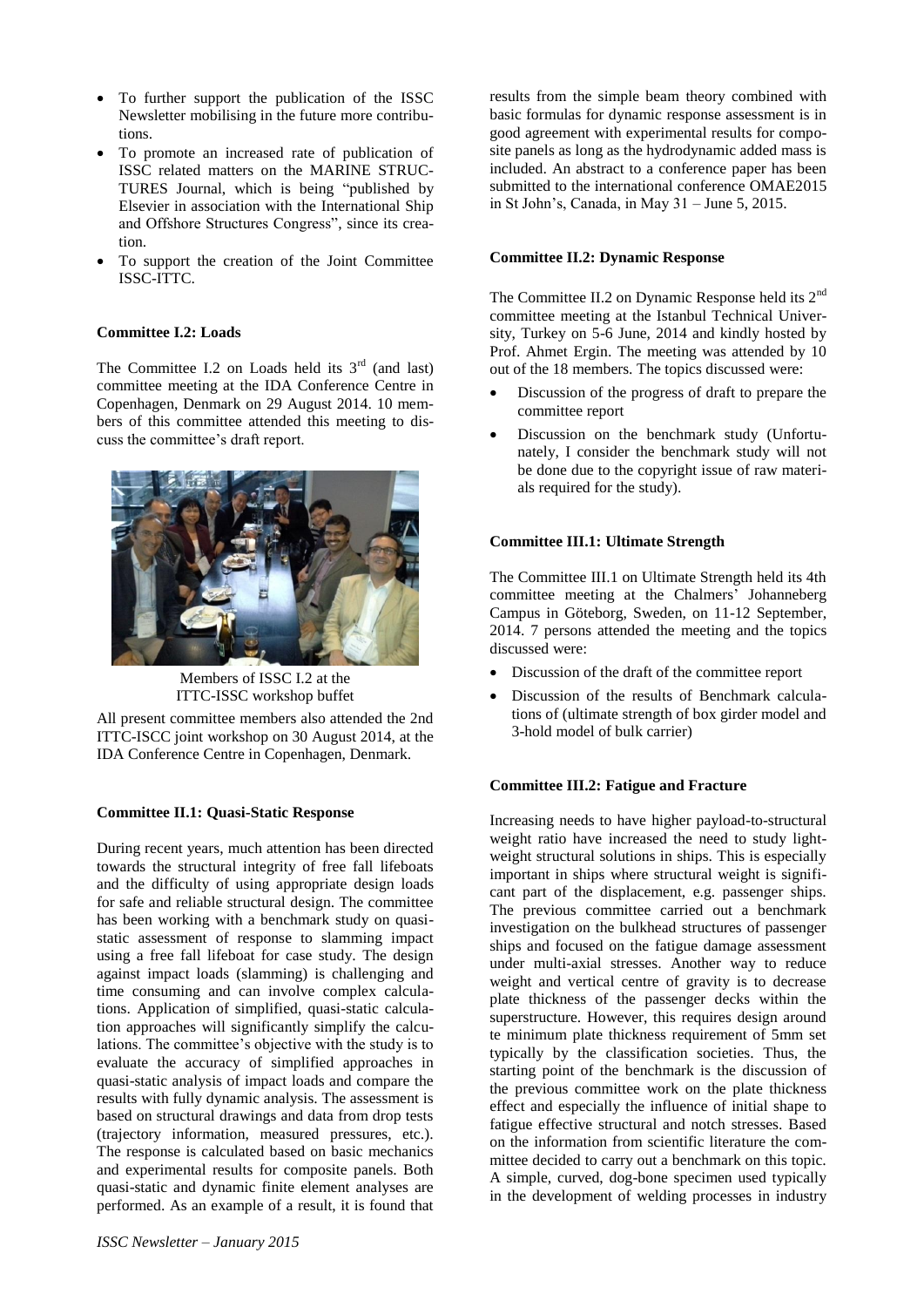was selected as a case study. The analyses were carried out using analytical and numerical methods from various sources including classification society rules. The benchmark shows that the assumptions made in modelling can cause relatively moderate changes on the observed response (stress state) in the specimen and therefore also in the estimated fatigue strength based on existing design curves. It was found out that the design rules used should be updated to follow more closely the recent recommendations given by the International Institute of Welding. It was also discussed that in real structures the problem becomes even more difficult as the curvature occurs not in one, but two directions. This means that the stresses are being redistributed within the panels. Furthermore, when the consideration is extended to passenger ship hull girder response, the effects realized by the benchmark become even more complex as the stresses are being redistributed also between different decks. Considering these facts, one committee recommendation is that large-scale tests would be carried out to account the stress redistribution, the initial imperfections and residual stresses properly. Another recommendation is that the next committee should perhaps review the works done in past by committee III.1 on large-deflection plate theory and its' applications to ultimate strength; instead of considering the load-end-shortening behaviour the fatigue committee should focus on the estimation of local, fatigue effective stresses.

#### **Committee IV.2: Design Methods**

#### Classification Society Software Review

In 2000, the Technical Committee IV.2 – Design Methods of the ISSC2000, presented an interesting evaluation of the tools developed and provided by the main Classification Societies for the scantling and assessment of ship structures. After fifteen years, the Members of the ISSC 2015 IV.2 – Design Methods Committee have decided to carry out a new analysis of the software packages provided by the Classification Societies. Since the committee members come from different countries around the world, we decided to take into account a large number of Classification Societies which provide software packages. The Classification Societies that have been taken into account are the following: American Bureau of Shipping, Bureau Veritas, Croatian Register of Shipping, Det Norske Veritas – Germanischer Lloyd, Korean Register of Shipping, Lloyd's Register, Polish Register of Shipping, Registro Navale Italiano. At the beginning of the work, the evaluation criteria for carrying out the software review have been defined. These criteria have been developed considering, as basis, the evaluation criteria that were defined in the benchmark study of the Design Methods of ISSC2000, and introducing new criteria that take into account the development of the design methods and of the software packages into last years. The analysis has been split into two levels. The first level analysis deals with the general philosophy of the software under evaluation and with the identification of its category, PLM tool or software for the structural assessment. Moreover, in this part of the analysis, the design phase, in which the software under investigation is used, has been identified along with the types of ships that can be analyzed by the tool. In the second level of analyses two different sets of criteria have been defined, the first one for analyzing structural tools, the other one for the PLM tool.

The criteria of the second level of analysis aim to understand the capabilities of the software packages, their ability to share information and models with other commercial tools, the types of analysis that they are able to carry out, as for the structural tools, or the information that they are able to take into account and to share among the stakeholders of the ship construction, with regard to the PLM databases. The information on the software under evaluation has been gathered by the committee members who interviewed the experts of the software at the premises of the Classification Society, or who acquired data on the Classification Society web sites. The Figure shows the main phases of ship design and ship operation which are supported by software. For each Classification Society, we have identified the software that has been developed for supporting each design phase. The study that has been undertaken by the committee members gives an overview of the development of the tools provided by the Classification Societies.



#### **Committee V.2: Natural Gas Storage and Transportation**

The Committee V.2 on Natural Gas Storage and Transportation held its 4th committee meeting at the Delft University of Technology, Delft Netherlands on 15-16 September 2014. 4 persons attended in the meeting and the topics discussed were:

- Discussion of the progress of draft of the committee report.
- Discussion on process delivery final report

#### **Committee V.4: Offshore Renewable Energy**

After discussion, the committee formulated three groups of topics that will be covered in the report.

- Offshore wind turbines:
	- Zhen Gao (group leader), Dale Karr, Frank Adam, Annemarie Damen, Debabrata Karmakar, Huilong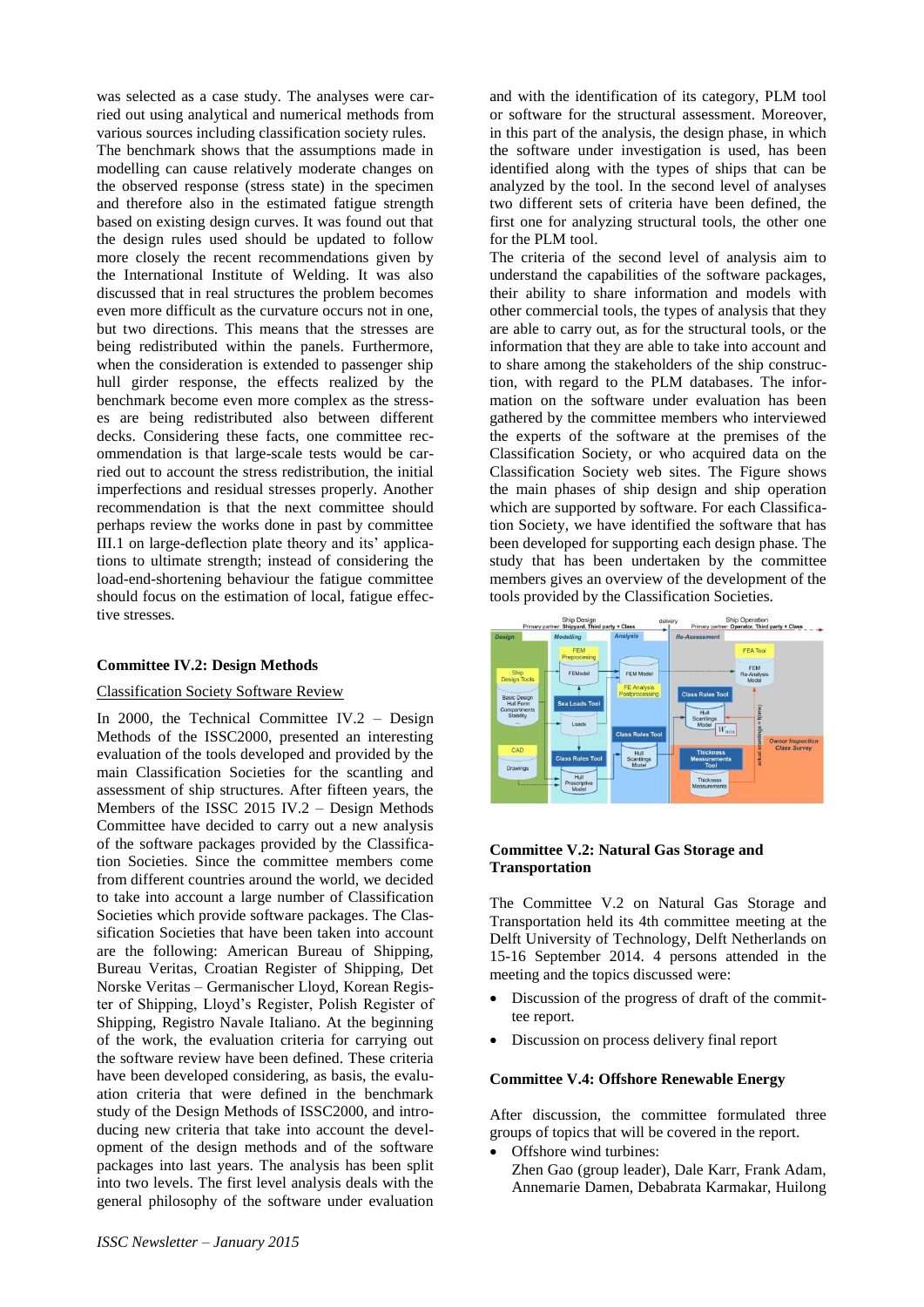Ren, Chae Hwan Rim, Hyun Kyeong Shin, Johan Slaette.

- Wave energy converters: Harry Bingham (group leader), Ivan Catipovic, Giuseppina Colicchio, Spyros Mavrakos, Wanan Sheng.
- Marine current turbines: Rachel Nicholls-Lee (group leader), Yu-Ti Jhan, Pengfei Liu, Yukichi Takaoka.

Three group tele-meetings have been held as follows. Otherwise, email communications have been used.

- Wind group tele-meeting on July 8th Participants: 5 persons Duration: 2 hours Topics for discussion: contents and structure of the wind chapter in the committee report; assignment of writing for each group member
- Wave group tele-meeting on July 8th Participants: 7 persons Duration: 2 hours Topics for discussion: report structure (wave chapter); distribution of tasks
- Wave group tele-meeting on October 8th Participants: 5 persons Duration: 1 hour Topics for discussion: progress of the draft report;

deadline for submission of the contributions from each member

A face-to-face meeting with all committee members has been planned to be on  $27<sup>th</sup>$  November (8:30-12:30) in Lisbon after the RENEW Conference (24- 26 Nov.). The purpose of the meeting is to discuss and comment on the first draft of the committee report and refine the report after the meeting if this is necessary.

The committee might need an extension of the deadline  $(12<sup>th</sup>$  Dec.) for submitting the final report. But, it will be clearer by  $27<sup>th</sup>$  Nov. whether we really need this. But, do you think how long we can get for extension after Dec.  $12^{\text{th}}$ .

#### **Committee V.5: Naval Vessel Design**

The committee has now met 5 times: ISSC Rostock 2012; Newcastle University January 2013; Singapore in October 2013 (Following the PRADS Meeting in Korea); DNV Oslo May 2014 and our latest meeting at ABS in Alexandria, Virginia in October.

- The last meeting at the ABS offices in Alexandria, Virginia was attended by 9 people.
- A full draft of the committee report was discussed at this meeting and changes to the draft were agreed, these should be sent to the committee chairman by the end of November 2014 for incorporation in the improved draft committee report, the draft should then be uploaded onto the ISSC web site in December 2014.
- The current draft of the committee report consists of 60 pages spread over 8 chapters forming the main body of the report.
- The chapter covering our benchmark studies on Ship Whipping and Damaged Ultimate Strength will add a further 15 pages to our committee report. All of this is currently available in a single draft document.
- An updated version of the template for the chapters is requested from the standing committee.

It is proposed that we will have one last committee meeting in Newcastle at the end of January 2015 to review our final committee report and benchmark solutions before uploading the final version of the committee report to the ISSC web site in February 2015.

#### **Committee V.7: Structural Longevity**

The committee has worked very hard to develop a report architecture in response to the mandate that covers relevant areas within the abilities of the membership. The breadth of the topic touches on all past and present ISSC committees, in addition to touching upon new areas. The key issues focused on by the committee center around the following:

- Why is structural longevity important?
- How is data/information gathered to support structural longevity understanding?
- How is the understanding of structural longevity advanced and what actions are taken with the collected data and information?

The committee has met in person twice: 19-20 March 2014 in Delft, The Netherlands; and 21-23 October in Genoa, Italy. These were well-attended and very active meetings. In addition the committee has held virtual meetings via Skype on 8 occasions. Additional virtual meetings will be held as needed to support finalization of the report and to address comments from the Official Discusser. The committee members have contributed a significant amount of quality material that is still being reduced to meet the 60 page limit before the report is finalized. We look forward to delivering the report and taking part in the ensuing discussion upon publication.

# **Benchmark and Comparative Studies**

#### **I.1: Environment**

Comparative study planned is to compare how the dimensions of a basin impact prediction of extreme waves. Two basins will be used the Shanghai basin and the University of Newcastle basin. The experiment will be carried out in the summer 2014.

#### **I.2: Loads**

No study planned.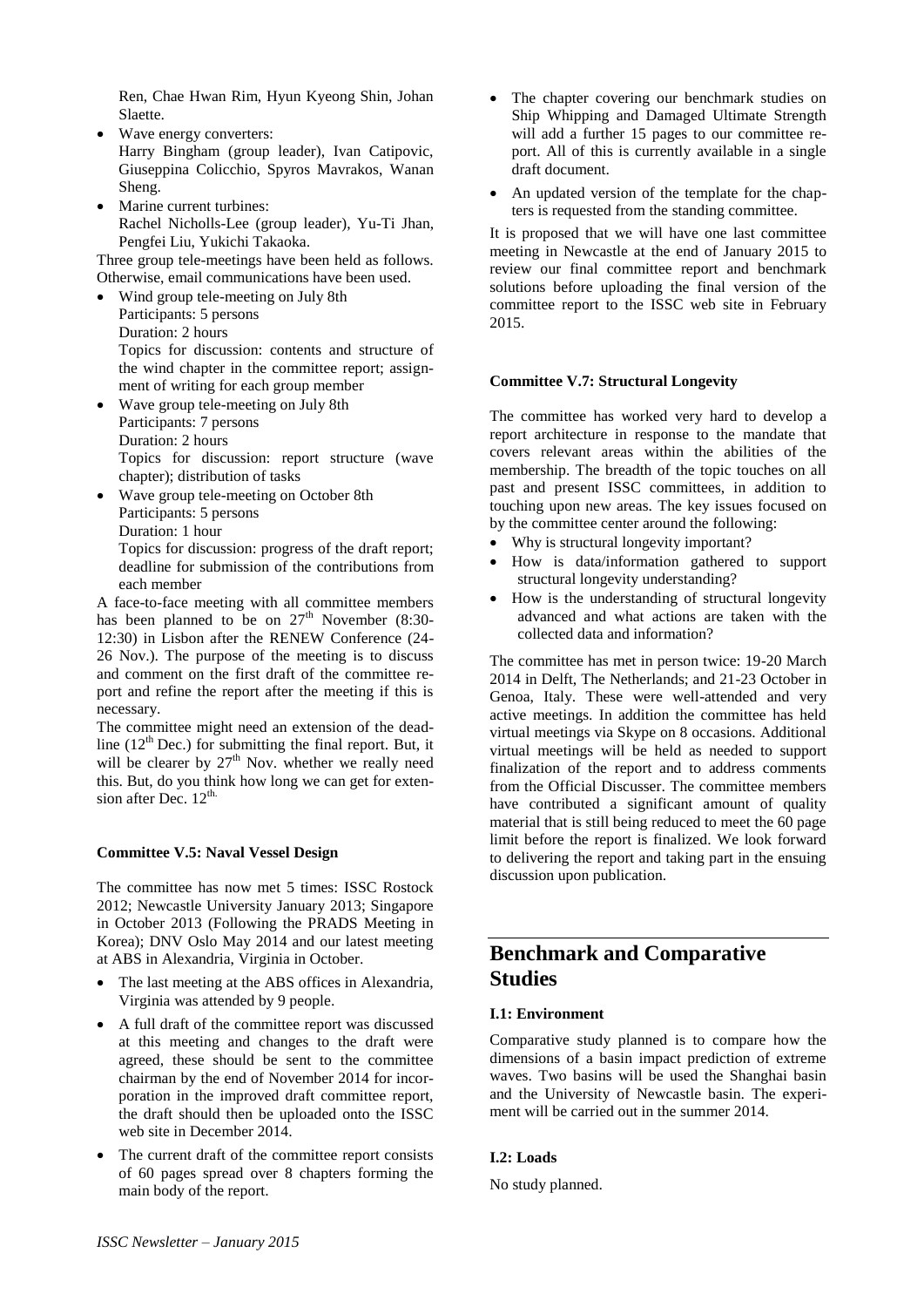#### **II.1: Quasi-Static Response**

Benchmark study is quasi-static approach to transient dynamic response. As an example, a free-falling lifeboat case is selected.

The goal of the benchmark study is to look at the degree of variation in estimates produced by different methods and organizations.

Determination of slamming loads on a lifeboat during impact is complex and difficult to describe with simple expressions or simulations. In particular, the complexity of the analysis increases significantly when including waves. Therefore, it would be an advantage if we could compare with available measurements, which we have access to.

The most basic scope of work is then:

- Make structural model of lifeboat bottom (2D and 3D model), and benchmark different FE solvers,
- Determine a proper quasi-static pressure distribution (shape and magnitude) based on section shape and impact velocity,
- Determine a proper quasi-static pressure distribution based on provided results for dynamic pressure,
- Calculate the quasi-static response based on the two pressure distributions found above,
- Comparison with results from a full dynamic calculation and with results from the measurements.

#### **II.2: Dynamic Response**

Benchmark study is to predict ship hull slamming response and to compare with the measured results on an actual ship for the validation of dynamic response prediction methods against measured response.

The target ship is a general cargo ship and TNO provides the input for benchmark study under the agreement of the ship owner. The requested outputs are wave input time trace and damping ratio as applied, natural frequencies and mode shapes, time trace of the calculated accelerations and strains with a brief description of the applied analysis method.

The analysis results will be compared with the measured results obtained from a measuring campaign done by a JIP in 2002, which are also provided by TNO.

#### **III.1: Ultimate Strength**

The ultimate strength calculation of box girder, which is, attached 2 or 3 longitudinal stiffeners at each plate. The calculation results will be compared with the experimental results conducted in IST, Lisbon.

The ultimate strength of hull girder with and without initial imperfection. The candidate of the ship is the Bulk carrier, which is the same to the benchmark model of ISSC 2000 VI.2.2.

#### **III.2: Fatigue and Fracture**

Increasing needs to have higher payload-to-structural weight ratio have increased the need to study lightweight structural solutions in ships. This is especially important in ships where structural weight is significant part of the displacement, e.g. passenger ships. The previous committee carried out a benchmark investigation on the bulkhead structures of passenger ships and focused on the fatigue damage assessment under multi-axial stresses. Another way to reduce weight and vertical center of gravity is to decrease plate thickness of the passenger decks within the superstructure. However, this requires design around minimum plate thickness requirement of 5mm set typically by the classification societies. Thus, the starting point of the benchmark is the discussion of the previous committee work on plate thickness effect and especially the influence of initial shape to fatigue effective structural and notch stresses. Based on the information from scientific literature the committee decided to carry out a benchmark on this topic. A simple, curved, dog-bone specimen used typically on the development of welding processes at industry was selected as case study. The analyses where carried out using analytical and numerical methods from various sources including classification society rules.

The benchmark shows that the assumptions made in modeling can cause relatively moderate changes on the observed response (stress state) in the specimen and therefore also in the estimated fatigue strength based on existing design curves. It was found out that the design rules used should be updated to follow more closely the recent recommendations given by the International Institute of Welding. It was also discussed that in real structures the problem becomes even more difficult as the curvature occurs not in one, but two directions. This means that the stresses are being redistributed within the panels. Furthermore, when the consideration is extended to passenger ship hull girder response, the effects realized by the benchmark become even more complex as the stresses are being redistributed also between different decks. Considering these facts, one committee recommendation is that large-scale tests would be carried out to account the stress redistribution, the initial imperfections and residual stresses properly. Another recommendation is that the next committee should perhaps review the works done in past by committee III.1 on large-deflection plate theory and its' applications to ultimate strength; instead of considering the load-end-shortening behavior the fatigue committee should focus on the estimation of local, fatigue effective stresses.

#### **IV.1: Design Principles and Criteria**

No study planned.

#### **IV.2: Design Methods**

The proposed work is to have a review of each class society's software, focusing on:

- Structural geometry modelling and model creation Capability for
- Automated links to FEM analysis Links to PLM databases - with respect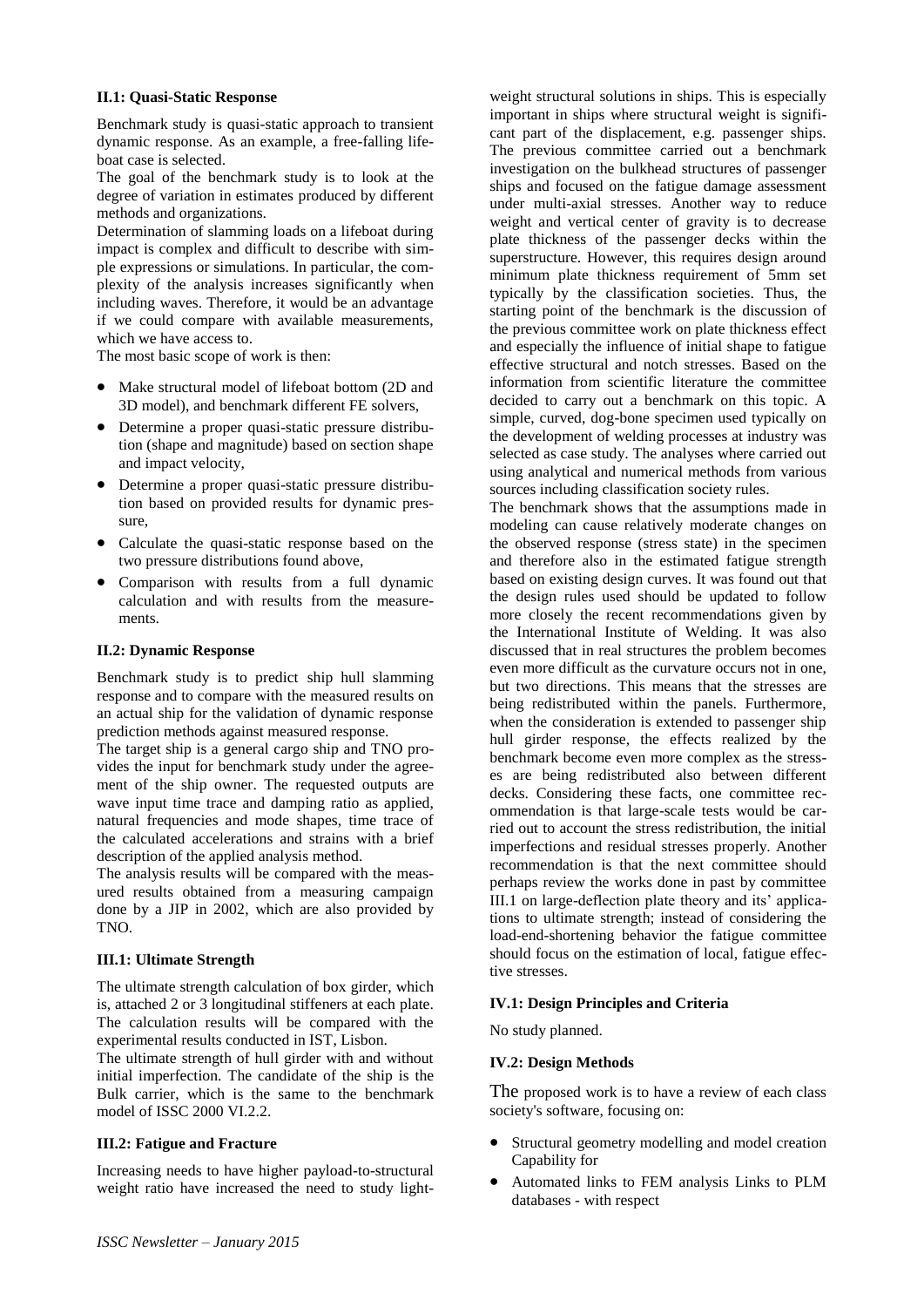- To both through-life support (e.g. inspections, updated FEA models) and provisions for sharing data between class, owners, and shipyards/subcontractors
- Impact/incorporation of CSR/GBS rules Discussion of how wider PLM
- Issues and IP are handled in situations such as a vessel switching class.

It is proposed to cover the following classification societies: RINA, LR, DNV/GL, NK, ABS, and BV. We are open to others, and also open to considering offshore platform or offshore renewable software dependent on having committee members with sufficient expertise. The comparison would form as section of our report, and the findings would feed into our discussion of current challenges/future needs. We are planning to finalize the outline of this section at our committee meeting immediately preceding PRADS 2013 in Korea.

Committee IV.2, designers and owners interface these developments via software suites developed by class societies (e.g. ShipRight, Nautilus etc.) is discussing including a section in our report (roughly equal in length to the survey section from 2012) reviewing and comparing the approaches taken and significant capabilities of the different software systems in this field.

#### **V.1: Accidental limit states**

Resistance of topside structures subjected to fire.

Comparison of PFP design methods using existing standards and numerical tools.

#### **V.2: Natural Gas Storage and Transportation**

No study planned.

#### **V.3: Material and Fabrication Technology**

To decrease the number of costly prototypes and to reduce the lead time of the design of complex structures, a large number of Computational Welding Mechanics (CWM) tools to simulate transient welding phenomenon's are becoming available. A better prediction of residual distortion and residual stresses in welds and welded structures is the main selling argument of these new companies.

Assembling a ship or an offshore structure requires sequential continuous welding joints. Therefore, defining the welding sequence is crucial for the correct completion of the welding assembly process. Simulation allows prediction and minimization of distortions which generate an increase of the overall product quality as well as drastic cost saving. Simulating the welding process aims to control the process in a way that minimizes the stress gradient and tensile surface stresses. As a result, the lifetime of a part increases as fewer cracks appear after load cycles. Compressive stresses can also be detected on the surface of the component, therefore improving part quality and avoiding corrosion risks due to tensile stresses.

To what extent these tools provide reliable and accurate results? Is these results are applicable to the shipbuilding and offshore industry? Costs and computation time are they acceptable? To answer these questions the "Material and Fabrication Technology" committee (V.3) of the International Ship and Offshore Structure congress (ISSC) is proposing the benchmark study where simulation results will be compared to experimental results.

#### **V.4: Offshore Renewable Energy**

No study planned.

#### **V.5: Naval Vessels**

- Whipping Response of ships Comparison of experimental results with theoretical predictions covering:
- Natural frequency response.
- Whipping response of ship subjected to underwater explosion.

Progressive Collapse of Damaged Ships:

- Damage Simulation
- Theoretical prediction of damage and residual strength after damage
- Class society assessment for residual strength
- Effect of surface corrosion on hull girder strength of aging naval ships
- Use of ONR Frigate model as benchmark structure.

#### **V.6: Arctic Technology**

Case study applying the presented mission-based design methodology to a ship and an offshore structure.

#### **V.7: Structural longevity**

No study planned.

## **V.8: Risers and pipelines**

No study.

# **ISSC Committees Membership**

#### **ISSC Committees**

ISSC comprises of one Standing Committee, and a number of Technical and Specialist Committees on specialised areas of interest. The area of interest for Specialist Committees can be changed and slightly modified in preparation for each Congress.

#### Standing Committee

- Carlos Guedes Soares (Chairman), Portugal
- Ajit Shenoi, UK
- Jean-Yves Pradillon, France
- Jeom Kee Paik, Korea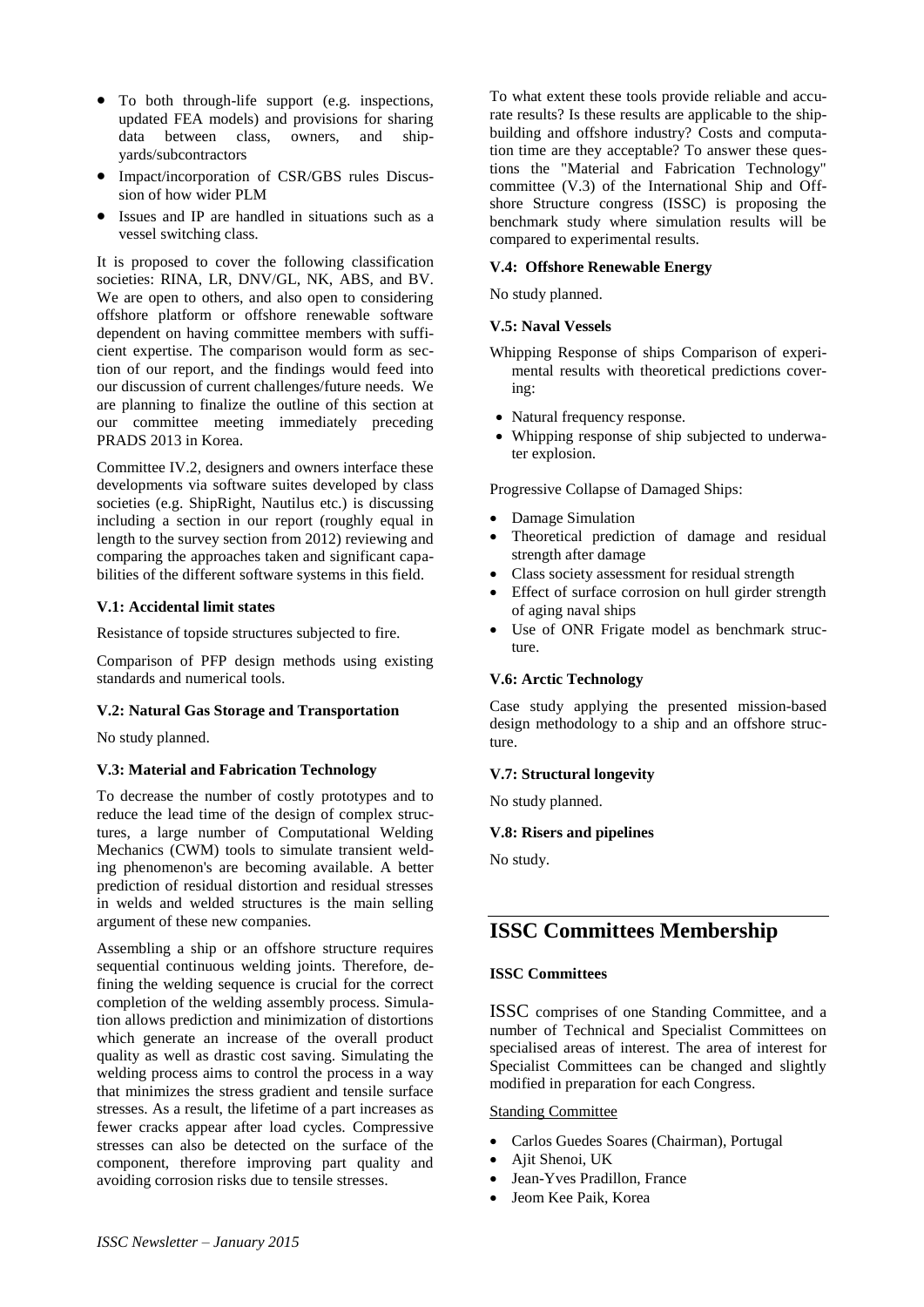- Jørgen Amdahl, Norway
- Manolis S. Samuelides, Greece
- Masahiko Fujikubo, Japan
- Merv Norwood, Canada
- Mirek Kaminski, The Netherlands
- Segen F. Estefen, Brazil
- Stefano Ferraris, Italy
- Weicheng Cui, China
- Wolfgang Fricke, Germany
- Xiaozhi Wang, USA
- Yoo Sang Choo, Singapore
- Yordan Garbatov (Secretary), Portugal

#### Technical Committees

 $\frac{1}{2}$  Tech Committee I.1 on [Environment](http://139.30.101.246/ISSC2012/index.php/committees/committee-i1.html)<br>Chairman: Elzhieta Bitner-Greger **Chairman**: Elzbieta Bitner-Gregersen **Stand. Com. Liaison**: Carlos Guedes Soares

Members: Alan J. Murphy, UK

Christophe Maisondieu, France Geert Kapsenberg, Netherlands Igor Rychlik, Sweden Ning Ma, China Ryuji Miyake, Japan Sheng Dong, China Subrata Battacharrya, India Taek Soo Jang, Korea Thomas Fu, USA Zhivelina Cherneva, Portugal

| $\%$ Tech Committee I.2 on Loads |                      |
|----------------------------------|----------------------|
| Chairman:                        | Pandeli Temarel      |
| <b>Stand. Com. Liaison:</b>      | Carlos Guedes Soares |

Members:Anna Bruns, Germany Apostolos Papanikolaou, Greece Arne Nestegård, Norway Celso Pesce, Brazil Daniele Dessi, Italy Josko Parunov, Croatia Kang Hyun Song, Korea Nuno Fonseca, Portugal Quentin Derbanne, France Sharad Dhavalikar, India Suqin Wang, USA Toichi Fukasawa, Japan Wei Bai, Singapore Xuekang Gu, China

|                             | $\%$ Tech Committee II.1 on Quasi-Static Response |
|-----------------------------|---------------------------------------------------|
| Chairman:                   | Jonas Ringsberg                                   |
| <b>Stand. Com. Liaison:</b> | Yoo Sang Choo                                     |

Members: Adrian Cosntantinescu, Belgium Albert Zamarin, Croatia Bastiaan van der Sluijs, Netherlands Beom Seon Jang, Korea Berend Bohlmann, Germany Ertekin Bayraktarkatal, Turkey Hui-Lung Chien, China (Taiwan) Maciej Taczala, Poland Matteo Sidari, Italy

Ole David Økland, Norway Paul Lara, USA Satoshi Miyazaki, Japan Spyros Hirdaris, UK Svein Erling Heggelund, Norway Tamunoiyala S. Koko, Canada Zhenquan Wan, China

**Example 3** Tech Committee II.2 on [Dynamic Response](http://139.30.101.246/ISSC2012/index.php/committees/committee-ii2.html) **Chairman:** Dae-Seung Cho<br>**Stand. Com. Liaison:** Mirek Kaminski **Stand.** Com. Liaison:

Members: Alexander Düster, Germany Ahmet Ergin, Turkey Ionel Chirica, Romania Michael Holtmann, Germany Ole Hermundstad, Norway Michael Holtmann, Germany Chenfar Hung, China (Taiwan) Andrea Ivaldi, Italy Chunyan Ji, China Won Ho Joo, Korea Bernt Leira, Norway Sime Malenica, France Yoshitaka Ogawa, Japan Murilo Vaz, Brazil Alex Vredeveldt, Netherlands Yeping Xiong, UK Dexin Zhan, Canada

 $\%$  Tech Committee III.1 on [Ultimate Strength](http://139.30.101.246/ISSC2012/index.php/committees/committee-iii1.html) **Chairman**: Takao Yoshikawa **Stand. Com. Liaison**: Masahiko Fujikubo

Members: Abbas Bayatfar, Belgium Simon Benson, UK Jihed Boulares, USA Chung-Ping Chen, China (Taiwan) Hyung Min Do, Korea Bong Ju Kim, Korea José Gordo, Portugal Pål Jensen, Norway Xiaoli Jiang, Netherlands Lennart Josefson, Sweden Patrick Kaeding, Germany Roberto Ojeda, Australia Xudong Qian, Singapore Malcolm Smith, Canada Suhas Vhanmane, India Deyu Wang, China Shengming Zhang, UK

 $\&$  Tech Committee III.2 on [Fatigue &](http://139.30.101.246/ISSC2012/index.php/committees/committee-iii2.html) Fracture **Chairman**: Feargal Brennan **Stand. Com. Liaison**: Wolfgang Fricke

Members: Agnes Marie Horn, Norway Alexandros Theodoulidis, Greece Asokendu Samanta, India Byeong Ki Choi, Korea Cesare Rizzo, Italy Erkan Oterkus, UK Fang Wang, China George Wang, Singapore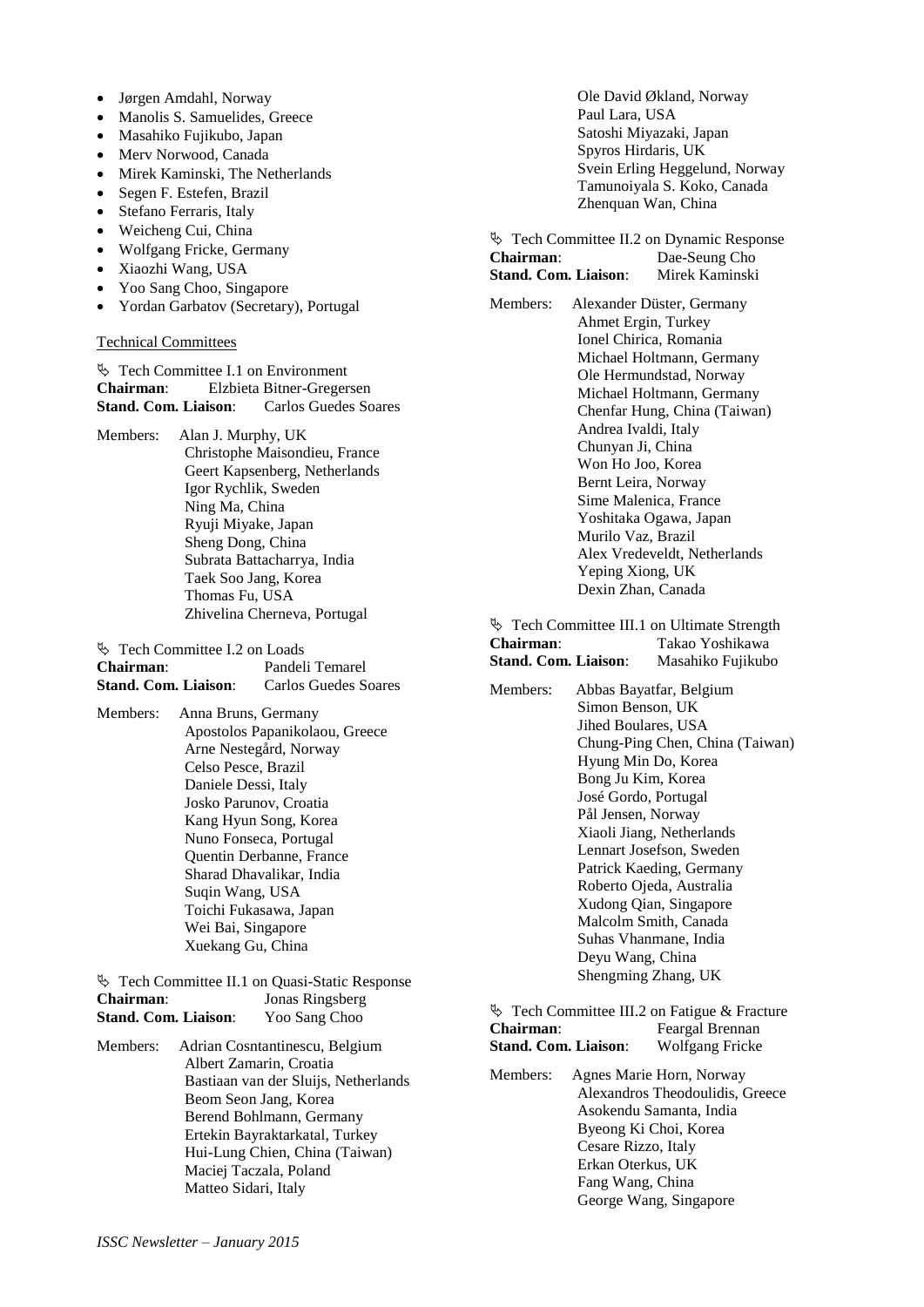Guy Parmentier, France Henk den Besten, Netherlands Ilson Paranhos Pasqualino, Brazil Jani Romanoff, Finland Jörg Rörup, Germany Kim Branner, Denmark Tetsuya Nakamura, Japan Wengang Mao, Sweden

 Tech Committee IV.1 on [Design Principles and](http://139.30.101.246/ISSC2012/index.php/committees/committee-iv1.html)  [Criteria](http://139.30.101.246/ISSC2012/index.php/committees/committee-iv1.html)

| Chairman:                   | Enrico Rizzuto     |  |  |
|-----------------------------|--------------------|--|--|
| <b>Stand. Com. Liaison:</b> | Manolis Samuelides |  |  |

Members: Alan Klanac, Croatia Anders Rosen, Sweden Ângelo Teixeira, Portugal Byeong Seok Kang, Korea Edzard Brünner, Germany F. Barranco Cicilia, Brazil Genadiy Egorov, Ukraine Hongde Qin, China Jonathan Downes, UK Luis Sagrillo, Brazil Maciej Radon, Germany Rolf Skjong, Norway Sean O'Neil, Netherlands Yasumi Kawamura, Japan

| $\%$ Tech Committee IV.2 on Design Methods |                     |
|--------------------------------------------|---------------------|
| Chairman:                                  | Matthew Collette    |
| <b>Stand. Com. Liaison:</b>                | Jean-Yves Pradillon |

Members: Han Koo Jeong, Korea Igor Ilnytskiy, Ukraine Iraklis Lazakis, UK Lorenzo Moro, Italy Mauro Sicchiero, Italy Masanobu Toyoda, Japan Manuel Ventura, Portugal Petar Georgiev, Bulgaria Robert Bronsart, Germany Stein Ove Erikstad, Norway Vasile Giuglea, Romania Vedran Zanic, Croatia Youfang Chen, China Zbigniew Sekulski, Poland

Specialist Committees

|           | <b>States</b>               | $\%$ Specialist Committee V.1 on Accidental Limit |
|-----------|-----------------------------|---------------------------------------------------|
| Chairman: |                             | Jurek Czujko                                      |
|           | <b>Stand. Com. Liaison:</b> | Jeom Paik                                         |

Members: Aleksandr Nilva, Ukraine Andrea Ungaro, Italy Andrey Dulnev, Russia Bart Boon, Netherlands Gyu Sung Kim, Korea John Vægter, Denmark Kristjan Tabri, Estonia Lars Brubak, Norway Michael Johnson, UK

Nikolaos Ventikos, Greece Spiro Pahos, UK Wenyong Tang, China Yasuhira Yamada, Japan Zbigniew Czaban, Canada

 Specialist Committee V.2 on [Natural Gas Storage](http://139.30.101.246/ISSC2012/index.php/committees/committee-v2.html)  [and Transportation](http://139.30.101.246/ISSC2012/index.php/committees/committee-v2.html) **Chairman:** Rene Huijsmans

**Stand. Com. Liaison**: Stefano. Ferraris

- Members: Ahmad Zakky, Indonesia Longbin Tao, UK Magnus Lindgren, Norway Makoto Arai, Japan Marcos Donato Ferreira, Brazil Mun Keun Ha, Korea Oscar Valle, Mexico Pradeep Sensharma, USA Sebastian Schreier, Germany Tauhid Rahman, Australia Zhihu Zhan, China
- Specialist Committee V.3 on [Material and Fabri](http://139.30.101.246/ISSC2012/index.php/committees/committee-v3.html)[cation Technology](http://139.30.101.246/ISSC2012/index.php/committees/committee-v3.html)

| Chairman:            | Jean David Caprace |  |
|----------------------|--------------------|--|
| Stand. Com. Liaison: | Weicheng Cui       |  |

- Members: Brajendra Mishra, USA Floriano Pires, Brazil Frank Roland, Germany H. Kim, Korea Heikki Remes, Finland Ingrid Schipperen, Netherlands Jerolim Andric, Croatia Liangbi Li, China Naoki Osawa, Japan Nisith Mandal, India Per Lindstrom, Norway Rafael Doig, Peru Stephen Boyd, UK Thierry Millot, France
- Specialist Committee V.4 on [Offshore Renew](http://139.30.101.246/ISSC2012/index.php/committees/committee-v4.html)[able Energy](http://139.30.101.246/ISSC2012/index.php/committees/committee-v4.html) **Chairman**: Gao Zhen

| Спан шап.            | <b>Oau Liicii</b>        |  |  |
|----------------------|--------------------------|--|--|
| Stand. Com. Liaison: | Xiaozhi (Christina) Wang |  |  |
|                      |                          |  |  |

Members: Annemarie Damen, Netherlands Chae Hwan Rim, Korea Dale Karr, USA Debabrata Karmakar, Portugal Frank Adam, Germany Gao Zhen, Norway Giuseppina Colicchio, Italy Harry Bingham, Denmark Huilong Ren, China Hyun Kyeong Shin, Korea Ivan Catipovic, Croatia Johan Slatte, Norway Pengfei Liu, Canada Rachel Nicholls-Lee, UK Wanan Sheng, Ireland Spyros Mavrakos, Greece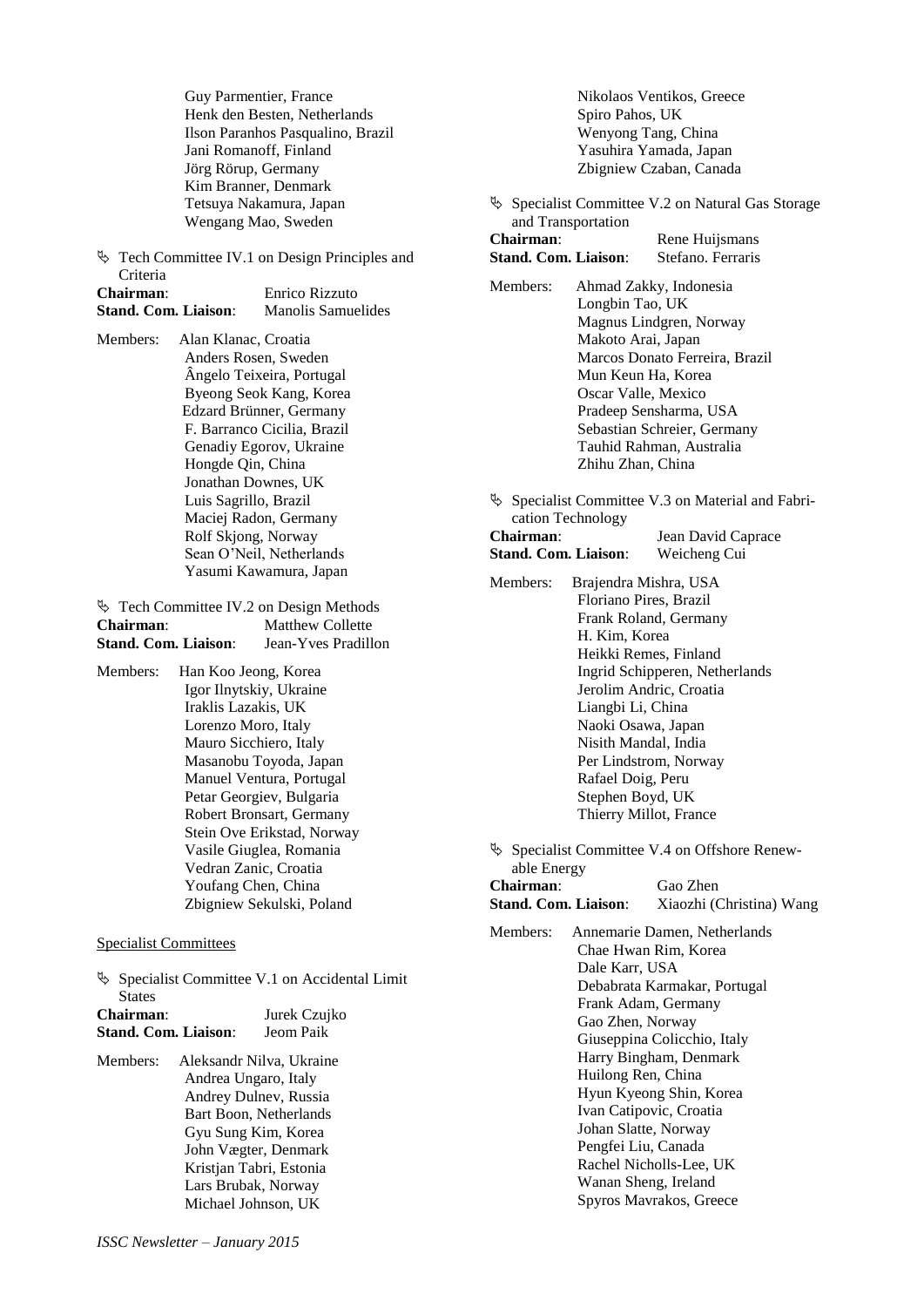Yu-Ti Jhan, China (Taiwan) Yukichi Takaoka, Japan

| $\%$ Specialist Committee V.5 on Naval Vessels |               |
|------------------------------------------------|---------------|
| Chairman:                                      | Robert Dow    |
| <b>Stand. Com. Liaison:</b>                    | Mervy Norwood |

Members: Akihiro Yasuda, Japan Albert Fredksen, Norway Darren Truelock, USA Francisco Viejo, Spain James Underwood, UK Jang Hyun Lee, Korea Jianhu Liu, China Joep Broekhuijsen, Netherlands Lex Keuning, Netherlands Luca Demattei, Italy Neil Pegg, Canada Paulo Martins, Portugal Stuart Cannon, Australia Thomas Grafton, Norway

 $\%$  Specialist Committee V.6 o[n Arctic Technology](http://139.30.101.246/ISSC2012/index.php/committees/committee-v6.html)<br>Chairman: Soren Ehlers **Soren Ehlers Stand. Com. Liaison**: Jørgen Amdahl

Members: Alexei Bereznitski, Netherlands Fai Cheng, UK Ian Jordaan, Canada Jaideep Sirkar, USA Janne Valkonen, Norway Kai Riska, France Koji Terai, Japan Pentti Kujala, Finland Walter Kuehnlein, Germany Yeong Tae Oh, Korea Yu Luo, China

 $\&$  Specialist Committee V.7 on Structural longe-vity **Chairman**: Paul Hess **Stand. Com. Liaison**: Ajit Shenoi

Members: Alexander Egorov, Ukraine Arne Fjeldstad, Norway Dario Boote, Italy Hideaki Murayama, Japan J.I.R. Blake, UK Jae Hong Park, Korea Mark Tammer, Netherlands Martijn Hoogeland, Netherlands Michael Rye Andersen, Denmark Piero Caridis, Greece Renjun Yan, China Seref Aksu, Australia Valery Shaposhnikov, Russia

 $\&$  Specialist Committee V.8 o[n Risers](http://139.30.101.246/ISSC2012/index.php/committees/committee-v8.html) and Pipelines **Chairman**: Hideyuki Suzuki **Stand. Com. Liaison**: Segen Estefen

Members: Celso Morooka, Brazil Guido Kuiper, Netherlands Gundula Stadie-Frohboes, Germany Hugh Howells, UK Jer-Fang Wu, USA Jung Kwan Seo, Korea Liping Sun, China Min Low, Singapore Nils Sodahl, Norway Shuhong Chai, Australia Svein Saevik, Norway Yannis Chatzigeorgiou, Greece Yoshiyasu Watanage, Japan

# **ISSC 2015 Congress - Working Procedures**



*Yordan Garbatov ISSC 2015 Secretary Instituto Superior Técnico Lisbon, Portugal*

## **ISSC 2015 website**

In order to facilitate collaboration and information exchange, ISSC2015 has set up a website [\(http://www.issc2015.org/](http://www.issc2015.org/) ), which is available to all members. The website allows the Committee members to upload background documents, which are the references to be used in the committee reports. The website also allows for working documents to be made available to committee members such as the various drafts of chapters. This will be protected only for Committee members. The guidelines for using the website can be downloaded from http://www. issc2015.org/images/issc2015\_ online\_help.pdf.

#### **Proceedings information**

The ISSC 2015 Proceedings will be published by Taylor & Francis. The report manuscripts should be prepared by using MS Word following the instructions of Taylor & Francis for one column.

The page limit for Technical Committee and Specialist Committee Reports has been set to 80 and 60 pages respectively. An annex can be created for those committees that may want to present their benchmark studies and information additional to the one covered by the formal report. It is intended to make the reports available to the public. The annexes will appear only in the CD format, not in the book that will only contain the text of the reports.

The references are to be organized in the format of the commercial software EndNote [\(http://endnote.](http://endnote/) com/) by using the ISSC2015 output style. However, you may use EndNote online without having a desktop version of the software.